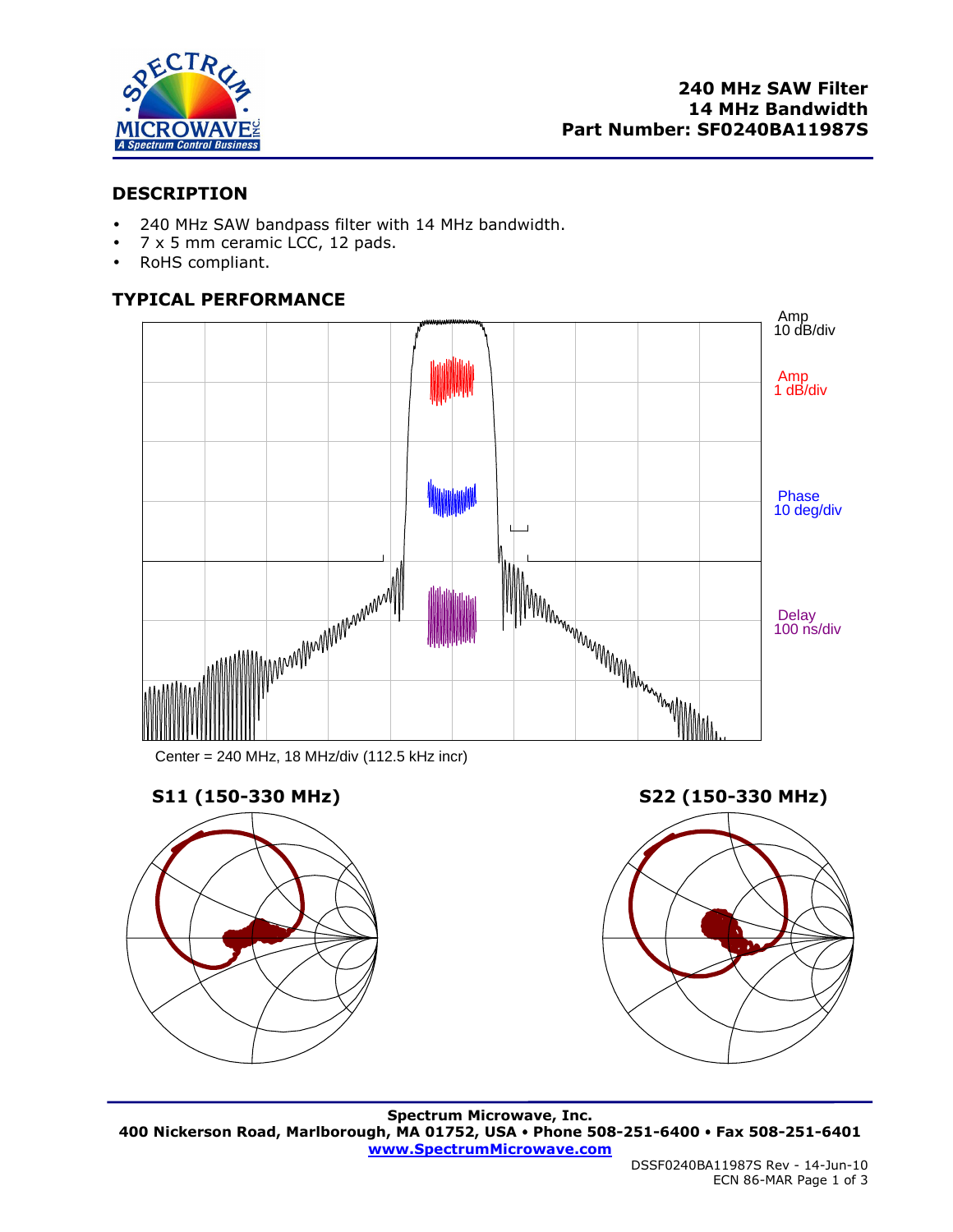

### **SPECIFICATION**

| Parameter                               | <b>Min</b> | <b>Typ</b> | <b>Max</b>               | <b>Units</b>       |
|-----------------------------------------|------------|------------|--------------------------|--------------------|
| Center Frequency, F <sub>c</sub>        |            | 240        |                          | <b>MHz</b>         |
| Insertion Loss (Fc+/-6.3 MHz)           |            | 9.7        | 12                       | dB                 |
| Amplitude Ripple (Fc+/-6.3 MHz)         |            | 0.8        | 1.4                      | $dB$ $p-p$         |
| Rejection (150 to 220 MHz) $^2$         | 40         | 44         |                          | dB                 |
| Rejection (257 to 262 MHz) <sup>2</sup> | 35         | 40         |                          | dB                 |
| Rejection (262 to 330 MHz) $^2$         | 40         | 44         | $\overline{\phantom{0}}$ | dB                 |
| Phase Linearity <sup>1</sup>            |            | 7          | 15                       | deg p-p            |
| Group Delay Ripple <sup>1</sup>         |            | 105        | 130                      | $ns p-p$           |
| Device Delay                            |            | 0.79       | 1                        | us                 |
| <b>Triple Transit Suppression</b>       |            | 30         |                          | dB                 |
| Input and Output Return Loss 1,3,4      | 10         | 12         |                          | dB                 |
| Source and Load Impedance (Balanced)    | 400/200    |            |                          | Ω                  |
| <b>Ambient Temperature</b>              |            | 25         |                          | $\overline{\circ}$ |

Notes: 1. Defined over the passband frequency range Fc+/-7 MHz (i.e. 233 to 247 MHz).

- 2. Rejection levels (dB) are referenced to the insertion loss.
- 3. When matched using external components in SMI test fixture.

### **MAXIMUM RATINGS**

| <b>ZParameter</b>                  |     | Max |     |
|------------------------------------|-----|-----|-----|
| Storage Temperature Range          | -40 | 85  |     |
| <b>Operating Temperature Range</b> | -40 | 80  |     |
| Input Power Level                  | -   | 15  | dBm |

### **MATCHING CIRCUIT**



Notes:

- 1. Recommend use of  $\pm 2\%$  tolerance inductors, Q=40, and  $\pm 1\%$  tolerance capacitors.
- 2. Component values are for reference only and may change depending on board layout.

**Spectrum Microwave, Inc. 400 Nickerson Road, Marlborough, MA 01752, USA Phone 508-251-6400 Fax 508-251-6401 www.SpectrumMicrowave.com**